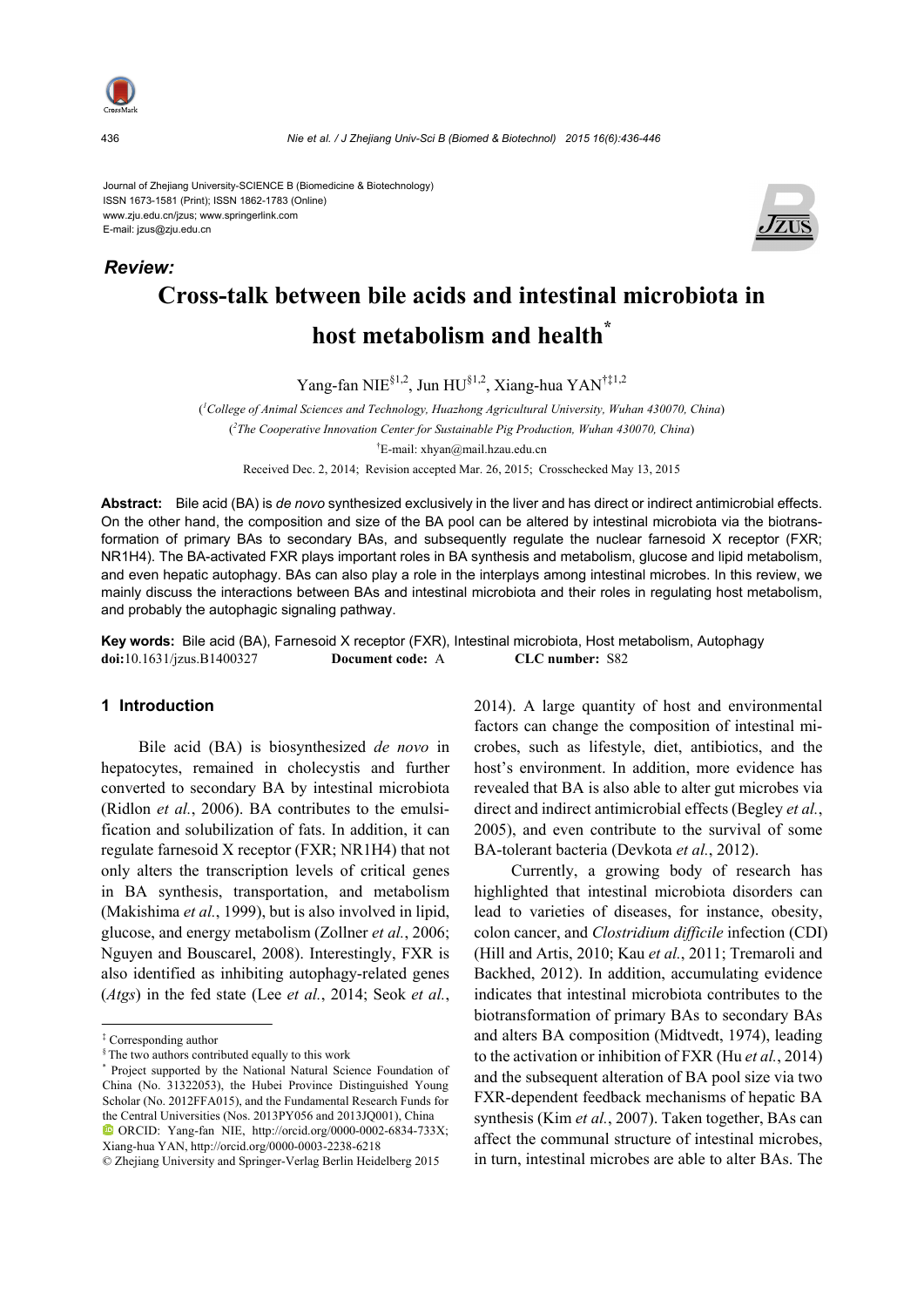cross-talk between BAs and intestinal microbes plays essential roles in host metabolism.

Interestingly, BAs play important roles in the interplay among intestinal microbes. For instance, fecal microbiota transplantation (FMT) can restore the intestinal microbiota and fecal BA composition in patients with recurrent CDI (Weingarden *et al.*, 2014). The spore germination of *C. difficile* can be stimulated by some primary BAs except for chenodeoxycholic acids (CDCAs) (Sorg and Sonenshein, 2008) or inhibited by secondary BAs such as lithocholic acids (LCAs) and ursodeoxycholic acids (UDCAs) (Sorg and Sonenshein, 2010), and FMT can restore gut microbes which can convert primary BAs to secondary BAs, thus inhibiting *C. difficile* spore germination. In this review, we mainly focus on the metabolism of BA, the interactions between BAs and intestinal microbiota, and the cross-talk between BAs and intestinal microbiota in regulating host metabolism, and probably autophagic signaling pathways.

## **2 Biosynthesis and enterohepatic circulation (EHC) of BAs**

BA is an amphipathic molecule that is synthesized *de novo* exclusively in hepatocytes (Fig. 1) (Begley *et al.*, 2005). Several previous reviews have summarized in detail the biosynthesis of BA (Chiang, 2004; Lefebvre *et al.*, 2009; de Aguiar Vallim *et al.*, 2013). In brief, two BA biosynthetic pathways are present in the liver. One is the classic or neutral BA synthetic pathway in which cholesterol 7αhydroxylase (CYP7A1) converts cholesterol into 7α-hydroxycholesterol. This first and rate-limiting hydroxylation step plays a vital role in BA synthesis (Myant and Mitropoulos, 1977). Then,  $7\alpha$ hydroxycholesterol is catalyzed by sterol 12αhydroxylase (CYP8B1) and sterol 27-hydroxylase (CYP27A1) to generate cholic acid (CA) and CDCA (Bjorkhem, 1992). In human liver, CA and CDCA are predominant primary BAs. However, in rodent liver, CDCA can be converted into α/β-muricholic acid (α/β-MCA), which is also primary BA (Zhang *et al.*, 2014). The alternative BA synthetic pathway mainly leads to the synthesis of CDCA. The cholesterol side chain is oxidized by CYP27A1 and then the steroid ring is hydroxylated by oxysterol 7α-hydroxylase (CYP7B1). Cholesterol is also converted to 24-, 25-, or 27-hydroxycholesterols in other organs, such as the lung and brain, and these oxysterols are used for hepatic synthesis of BAs.



**Fig. 1 Synthesis and EHC of BAs**  This figure is modified from Li and Chiang (2013)

Before being secreted into the bile, primary BAs can conjugate with glycine or taurine under the catalysis of BA coenzyme A synthetase (BACS) and BA amino acid transferase (BAAT) to generate bile salts, which are transported to canaliculi and form bile through the bile salt export protein (BSEP; ABCB11). After a meal, dietary fat stimulates intestinal mucosa to secrete cholecystokinin, which can promote the contraction of the gallbladder, thus facilitating the secretion of bile salts into the small intestine. Most bile salts (95%) are re-absorbed by the intestine via the apical sodium-dependent bile acid transporter (ASBT) and the organic solute transporters  $(OST\alpha/\beta)$ , and then flow into the portal blood (Dawson *et al.*, 2005). The intestinal BA-binding protein (IBABP) contributes to the transportation of BAs across the ileal enterocytes. However, a mini-fraction of CAs, CDCAs, and MCAs are not re-absorbed. They are modified to generate deoxycholic acids (DCAs), LCAs, ursocholic acids (UCAs), and UDCAs in the human, and DCAs, UCAs, UDCAs, murideoxycholic acids (MDCAs), and hyodeoxycholic acids (HDCAs) in mice, which are all secondary BAs, under the catalysis of 7α-dehydroxylase in bacteria (Zhang *et al.*,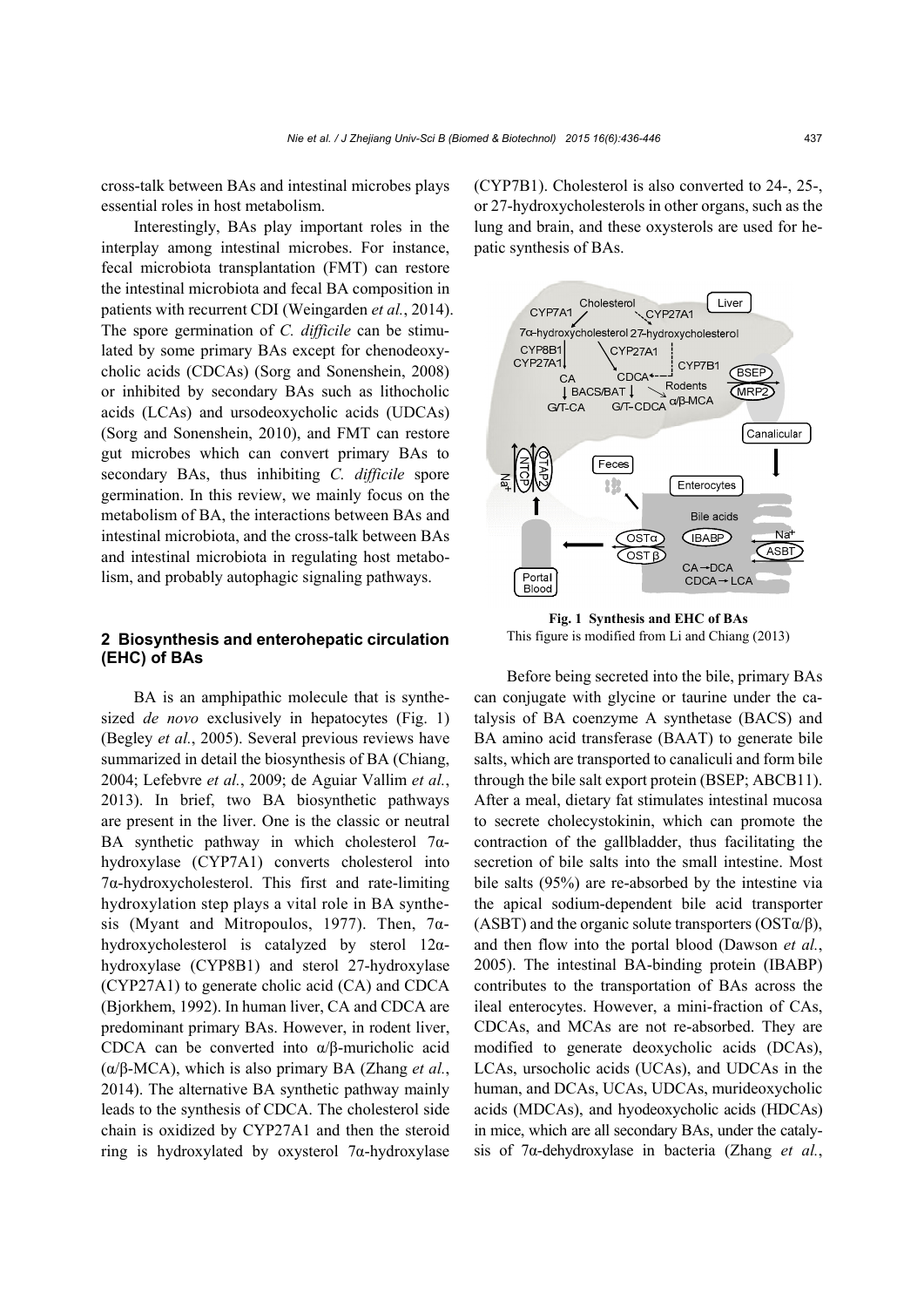2014). Most LCAs are excreted into feces, their loss being compensated by *de novo* BA biosynthesis. Others return to hepatocytes and are sulfated before excretion to the gallbladder (Wang *et al.*, 2009). Meanwhile, DCAs are re-absorbed in the colon. The re-absorbed primary and secondary BAs return to hepatocytes via the transportation of  $(Na^{+})$ -dependent taurocholic acid co-transporting polypeptide (NTCP) and organic anion transporting polypeptide (OATP) to complete EHC (de Aguiar Vallim *et al.*, 2013).

BAs are potent detergents and contribute to the absorption and transportation of lipids, nutrients, and fat-soluble vitamins (Begley *et al.*, 2005). BAs also are identified to be natural ligands for FXR, which can be regulated by BA and subsequently modulate metabolic pathways (Houten *et al.*, 2006; Eloranta and Kullak-Ublick, 2008).

#### **3 BAs as regulators of intestinal microbiota**

The recent literature has suggested that BAs not only have direct antibacterial effects but also affect microbiota indirectly via nuclear receptors (Begley *et al.*, 2005; Inagaki *et al.*, 2006). However, some BA-tolerant microbes can thrive in the presence of BAs (Fig. 2a) (Devkota *et al.*, 2012).

#### **3.1 Direct effects of BAs on bacteria**

When BA-intolerant bacteria are exposed to BAs, cell membrane integrity can be altered and intracellular enzymes leak out, resulting in the inhibition of bacterial overgrowth (Noh and Gilliland, 1993; de Valdez *et al.*, 1997). High levels of BAs dissolve phospholipids and dissociate intrinsic membranous proteins, leading to the spillage of intracellular materials



**Fig. 2 Interactions between BAs and gut microbes in host metabolism and probably in autophagy signaling pathways** (a) Interactions among gut microbes, BAs, and FXR. Gut microbes involve in the transformation of primary BAs into second BAs. BAs have direct and indirect antimicrobial effects, and even can favor the growth of BA-tolerant bacteria. BAs can activate or inhibit the expression of FXR, which in turn has profound effects on the synthesis and transportation of BAs. (b) Interactions among gut microbes, BAs, and FXR in host health. (c) Potential relationships between gut microbes and autophagy mediated by BAs. Interactions among gut microbes, BAs and FXR have been elucidated. The inhibition of hepatic autophagy by FXR-CREB complex has also been demonstrated. However, whether gut microbes can regulate autophagy via BAs and FXR pathways needs to be further investigated. (d) BAs as mediators among gut microbes. *C. scindens* can convert primary BAs (P.BAs) to secondary BAs (S.BAs). Primary BAs can stimulate *C. difficile* spores germination but secondary BAs can inhibit *C. difficile* spores germination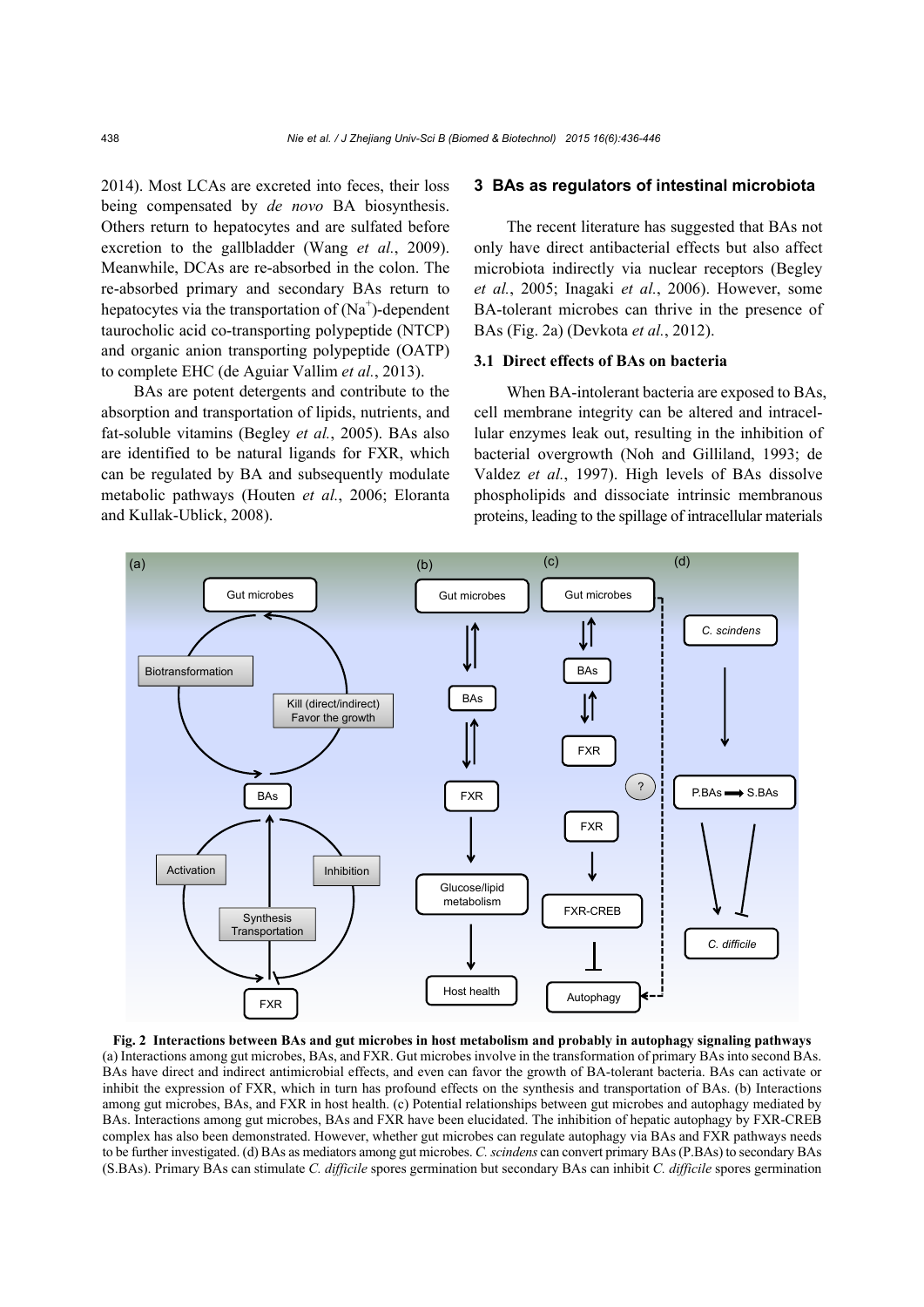(Heuman *et al.*, 1996). Low concentrations of BAs can also affect the permeability and fluidity of cell membrane and change membrane characteristics (Noh and Gilliland, 1993). The antimicrobial potency of DCA is 10 times greater than that of CA (Kurdi *et al.*, 2006). Additionally, previous studies have shown that BAs may affect some microbial cells in other ways, such as inducing DNA damage, activating enzymes involved in DNA repair, and altering protein structure (Kandell and Bernstein, 1991; Bernstein *et al.*, 1999). A recent study of Cremers *et al.* (2014) revealed that bile salts have profound effects on many key proteins in bacteria through protein unfolding, aggregation and disulfide stress. Therefore, BAs are thought to have destructive effects on gut microbes except for some BA-tolerant bacteria.

#### **3.2 Indirect effects of BAs on bacteria**

Interestingly, oral BAs can activate FXR and inhibit the bacterial proliferation resulting from biliary obstruction in rodents, and then protect the ileum from microbial infection (Ding *et al.*, 1993; Lorenzo-Zúñiga *et al.*, 2003). Inagaki *et al.* (2006) showed that BA-activated FXR can induce the expression of genes, such as *Ang1*, *iNos*, and *Il18*, which are involved in enteroprotection. The products of these genes contribute to the inhibition of microbial overgrowth and mucosal damage. Furthermore, in cultured biliary epithelial cells, CDCA and UDCA are able to induce the expression of cathelicidin through FXR and vitamin D receptor. Cathelicidin is an antimicrobial peptide which acts against microbial invasion in the biliary epithelium and this may contribute to biliary tract sterility (D'Aldebert *et al.*, 2009). Taken together, BAs can affect microbiota via nuclear receptors indirectly.

#### **3.3 Growth of BA-tolerant bacteria**

However, the proliferation of some BA-tolerant microbes, such as *Bilophila wadsworthia*, *Escherichia coli*, and *Listeria monocytogenes*, can be facilitated by BAs, leading to the suppression of other symbiotic microbes (Hardison, 1978; Laue *et al.*, 1997; David *et al.*, 2014). Furthermore, some gut commensals can also tolerate BAs, such as some *Lactobacillus* and *Bifidobacterium* species expressing bile salt hydrolase (Begley *et al.*, 2005). Early studies observed the proliferation of *B. wadsworthia* in the presence of BAs since sulphite in taurine-conjugated BAs can be used as a terminal electron acceptor (Hardison, 1978; Laue *et al.*, 1997). Another report revealed that sulfur-reducing bacteria (e.g. *B. wadsworthia*) thrive when interleukin-10-deficient (*Il10<sup>−</sup>/<sup>−</sup>* ) mice were fed with a milk-derived fat diet, because milk fat contributes to high levels of taurineconjugated BAs and provides enough organic sulphur for sulfur-reducing bacteria. Moreover, adding taurocholic acid (T-CA) to a low-fat diet also contributes to the growth of *B. wadsworthia* in *Il10<sup>−</sup>/<sup>−</sup>* mice (Devkota *et al.*, 2012). In addition, David *et al.* (2014) showed an increase of BA-tolerant microbes and a decrease of Firmicutes in volunteers taking the animal-based diet.

## **3.4 Complex relationships among dietary fat, BAs, and intestinal microbes**

Research on the human diet has suggested that BA profiles may be changed from glycine to taurineconjugation after feeding a "Western diet" (i.e. a high-fat diet) for a long time (Hardison, 1978). As described above, BAs are able to act as regulators of intestinal microbes. In this regard, a recent study demonstrated that a "Western diet" is capable of increasing Firmicutes, decreasing Bacteroidetes, and disturbing the ecological balance between the two predominant gut microbes (Murphy *et al.*, 2010). Accordingly, only gut microbes which possess high BA tolerance can survive when a diet supplemented with CA is administered (Islam *et al.*, 2011). A marked reduction in Bacteroidetes and an expansion in Firmicutes after CA intake were shown, resulting in an obvious expansion of BA 7α-dehydroxylating species, which can produce secondary BAs. Therefore, BAs in the intestine have negative effects on Bacteroidetes and Actinobacteria, while they exert beneficial effects on Firmicutes, especially on BA  $7\alpha$ -dehydroxylating species. Taken together, these studies have revealed complex relationships among dietary fat, BAs, and intestinal microbes.

## **4 Regulation of BA profiles by intestinal microbiota**

It has been demonstrated that BA pool size and composition can regulate the structure of intestinal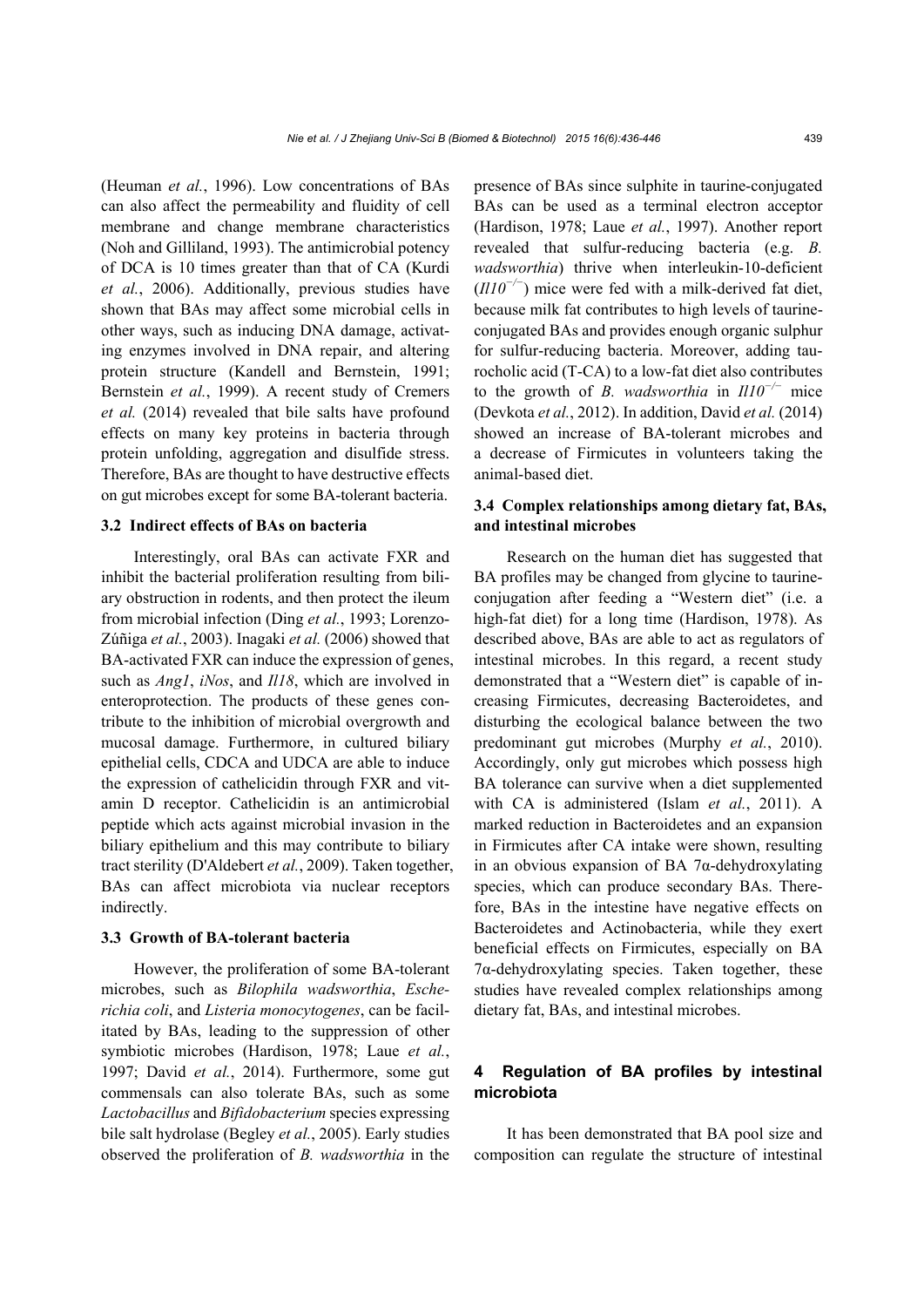microbiota. By contrast, mechanisms of disturbed intestinal microbiota affecting BA profiles have also been shown (Ridlon *et al.*, 2014). Previously, studies have revealed that intestinal microbiota has profound effects on BA profiles (Sayin *et al.*, 2013). Compared with conventional rats, germ-free (GF) rats fed with a diet supplemented with suitable cholesterol have more BAs in the bile; furthermore, levels of T-CAs are higher (Wostmann, 1973). Consistent with this, a recent study showed that T-CA, especially T-β-MCA, is the major BA in many host tissues (e.g. liver, kidney, and heart) of GF mice (Swann *et al.*, 2011). In addition, Vrieze *et al.* (2014) revealed that oral vancomycin caused a suppression of Firmicutes (mainly Gram-positive bacteria) and an expansion of Proteobacteria (mainly Gram-negative bacteria), resulting in reduced secondary BAs in feces and increased primary BAs in plasma. In sum, intestinal microbiota can affect BA pool size and composition via regulating the biotransformation, biosynthesis, and transportation of BA.

## **4.1 Biotransformation of BAs by intestinal microbiota**

It has been elucidated that intestinal microbiota profoundly affects the biotransformation of BAs (Fig. 2a) via deconjugation, dehydrogenation, epimerization, and 7α/β-dehydroxylation of primary BAs and generates secondary BAs (Ridlon *et al.*, 2006). Deconjugation is the process of fracturing the C-24 *N*-acyl amide of conjugated BA which links BA to glycine or taurine and generates unconjugated BA. A wide array of gut bacteria possess bacterial bile salt hydrolases (BSH) and bacterial hydroxysteroid dehydrogenases, which are involved in the deconjugation and dehydrogenation of bile salts, respectively, while only a minor population of gut bacteria in *Clostridium* clusters XI and XVIa, such as *C. sordellii*, *C. sordelliifell*, and *C. scindens*, which belong to the Firmicutes phylum, possess 7α/β-dehydroxylase and catalyze the dehydrogenation reaction of BA (Midtvedt, 1974; Hayakawa, 1982; Doerner *et al.*, 1997; Ridlon *et al.*, 2006). A recent study revealed a clear elevation of *Clostridium* clusters XI and XVIa in high-fat-diet mice, and *Clostridium* cluster XI contained a sole species resembling *C. sordellii* and accounted for more than 12% of the fecal microbiota (Yoshimoto *et al.*, 2013).

BA profiles can be altered by intestinal microbes owing to their different BA metabolic enzymes. Li *et al.* (2013) showed that when mice were treated with tempol, an antioxidant which can reduce *Lactobacillus* and inhibit their BSH activity, a diminution of the Firmicutes:Bacteroidetes ratio, a decrease of secondary BAs, and an increase of T-β-MCA were observed. As noted in the study of Sayin *et al.* (2013), secondary BAs are potent FXR agonists but T-β-MCA is a FXR antagonist. Thus tempol-treated mice have an enlarged BA pool size attributed to the inhibition of FXR signaling, and the decrease of secondary BAs is mainly caused by the decline of *Clostridium* clusters XI and XVIa, which are involved in the dehydrogenation of BAs (Li *et al.*, 2013). Notably, high accumulation of secondary BAs in the EHC system of individuals may result in diseases, such as colon cancers and gallstones (Mcgarr *et al.*, 2005).

## **4.2 Biosynthesis of BAs regulated by intestinal microbiota**

BA synthesis is regulated through BA feedback mechanisms which are involved in the expression of BA activated-FXR (Fig. 2a). The regulation of FXR is attributed to the size and composition of the BA pool (Russell, 2003). As summarized by Hu *et al.* (2014) recently, CA, CDCA, DCA, and LCA are FXRagonistic, whereas α/β-MCA and UDCA are FXRantagonistic. They observed an increase in BA synthesis and an enlarged BA pool in  $Cyp8b1^{-/-}$  mice, ampicillin (AMP)-treated mice, and GF mice, which was attributed to the expansion of  $\alpha$ /β-MCA and UDCA and the reduction of DCA. At present, FXR is identified as modulating the expression of CYP7A1, which is a key enzyme in limiting hepatic BA synthesis through two mechanisms. In hepatocytes, CYP7A1 is inhibited by BA via an FXR/SHP/LRH-1 mechanism. In enterocytes, CYP7A1 is inhibited via the FXR/FGF15/FGFR4 mechanism (Kim *et al.*, 2007). Once activated by BA, hepatic FXR triggers a small heterodimer partner (SHP) to suppress the transcriptional level of liver-relahomolog-1 (LRH-1), thus suppressing CYP7A1 transcription. In addition, SHP can combine with hepatocyte nuclear factor  $4\alpha$ to inhibit CYP7A1 and CYP8B1 transcription (Goodwin *et al.*, 2000). Simultaneously, BA-activated FXR expressed in the gut also contributes to BA homeostasis. Intestinal FXR in mouse can induce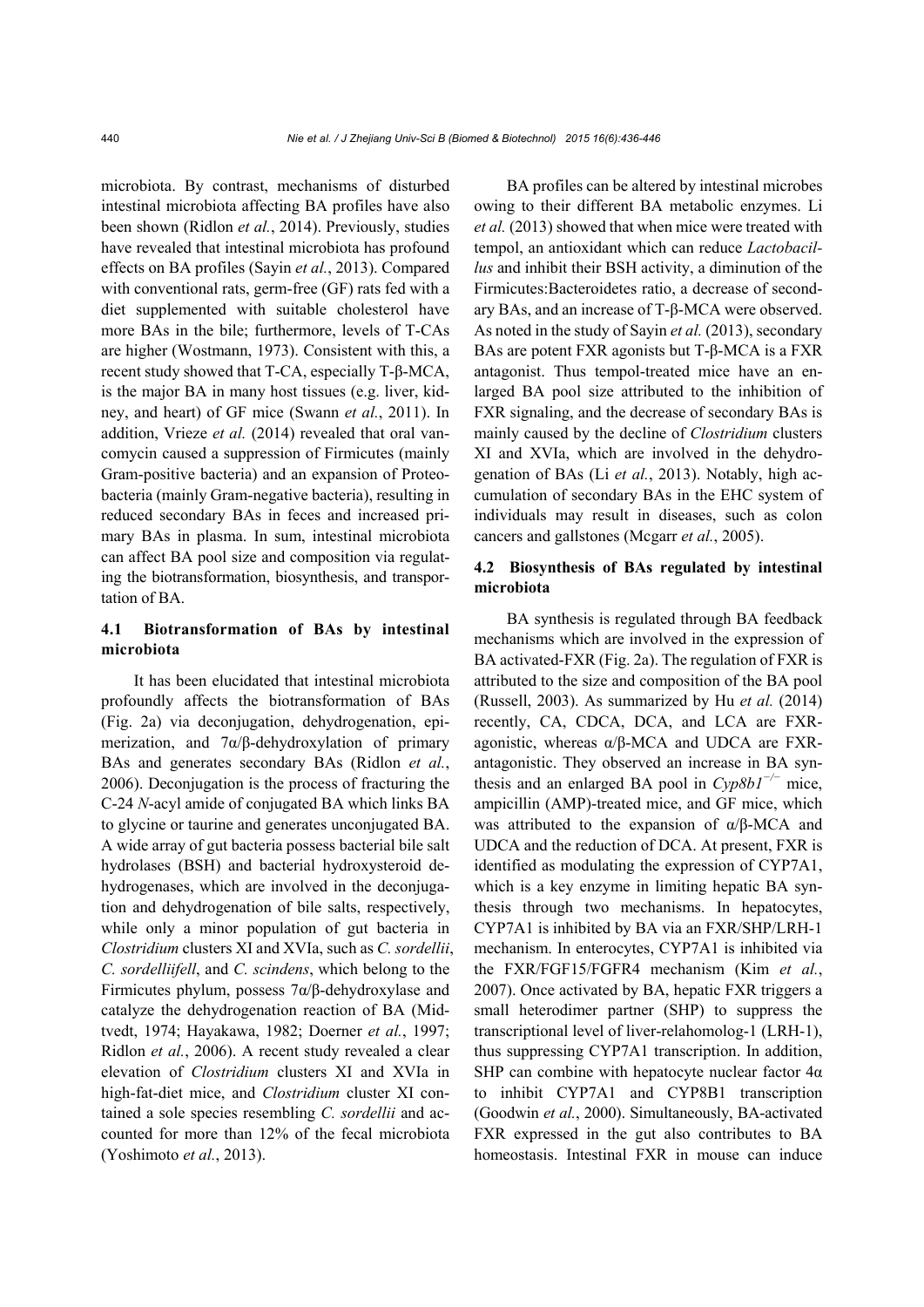fibroblast growth factor (FGF) 15 that can activate fibroblast growth factor receptor 4 (FGFR4) to suppress CYP7A1, thus inhibiting hepatic BA synthesis (Holt *et al.*, 2003).

As mentioned above, gut microbes can modulate the BA pool and composition, which in turn significantly affects the BA profiles. Administration of antibiotic, such as AMP, bacitracin, streptomycin, and neomycin, can elevate hepatic BA biosynthesis in the liver via suppression of FGF15 expression in ileum, indicating that less FXR is activated by BA (Miyata *et al.*, 2009). Previous research has revealed that compared with GF mice, conventionally raised (CONV-R) mice had decreased T-β-MCA and elevated T-CA. Re-derivation of *Fxr<sup>−</sup>/<sup>−</sup>* mice as GF proved that intestinal microbes can induce the expression of SHP and FGF15 in a FXR-dependent mechanism (Sayin *et al.*, 2013). Furthermore, MCAs were identified as natural FXR antagonists in this study. Therefore, they elucidated that intestinal microbes can modulate BA profiles through ameliorating the suppression of FXR in the ileum (Sayin *et al.*, 2013). Another study showed that oral probiotic elevated Firmicutes and Actinobacteria, but decreased Bacteroidetes and Proteobacteria, leading to the elevation of BA excretion in the feces and hepatic BA synthesis (Degirolamo *et al.*, 2014). In this study, Degirolamo *et al.* (2014) observed an increase of CYP7A1, and CYP8B1, and a decrease of FGF15, with no alteration of SHP or LRH-1 level. Interestingly, they found that probiotic-triggered changes in BA were restored in FXR- and FGF15-deficient mice. All these results demonstrated that probiotics contribute to BA deconjugation in the ileum, BA secretion in the feces, and BA synthesis in the liver through suppressing the FXR/FGF15 negative feedback mechanism of BA synthesis.

## **4.3 Transportation of BAs regulated by intestinal microbiota**

FXR also has profound effects on the transportation of BAs (Fig. 2a) via regulating transporters in the EHC. For instance, BSEP can facilitate bile salts secreted into gallbladder to form bile. A study on human subjects showed that the BSEP promoter possesses a FXR binding site and FXR can trigger BSEP expression (Ananthanarayanan *et al.*, 2001). Previous studies elucidated that FGF15/19 suppresses ASBT which modulates intestinal BA re-absorption in enterocytes and cholangiocytes (Li *et al.*, 2005; Sinha *et al.*, 2008). Moreover, AMP-treated mice have less BA in feces, more BA in portal blood, and elevated levels of ASBT in ileum (Miyata *et al.*, 2009). Interestingly, a decrease in ASBT in ileum was observed when AMP-treated mice were administered T-DCA or CA (Miyata *et al.*, 2011). FXR is also reported to be involved in the activation of IBABP (Hwang *et al.*, 2002), which facilitates bile salts passing through the ileal enterocytes. OSTα/β contributes to the efflux of BA into portal blood and the OSTα/β in mice possesses functional FXR and LRH elements, resulting in the regulation of BA synthesis (Frankenberg *et al.*, 2006). Moreover, NTCP, the major hepatic BA transporter, can be regulated by FXR through inducing SHP (Denson *et al.*, 2001). Recently, it has been shown that two antibiotic combinations clearly elevated the mRNA levels of several EHC transporters, including NTCP, OATP1B2, BSEP, and MRP2, but suppressed the mRNA levels of CYP8B1 (Zhang *et al.*, 2014).

## **4.4 Role of intestinal microbiota in host metabolism mediated by BAs**

As noted above, intestinal microbiota exerts a profound influence on BA pool size and composition. In previous studies, BAs have been identified as regulatory molecules and have an important impact on the modulation of lipid, glucose, and energy metabolism. BA metabolic disturbance may lead to a variety of host metabolic diseases and related complications, such as obesity, type-2 diabetes, cirrhosis, and colon cancer (Zollner *et al.*, 2006; Nguyen and Bouscarel, 2008). Vrieze *et al.* (2014) speculated that gut microbes are capable of altering glucose metabolism via altering the BA pool and FGF19 signaling in humans. Based on this hypothesis, a decrease of Firmicutes, fecal BAs, and peripheral insulin sensitivity was observed after administration of oral vancomycin. This study demonstrated that gut microbes, especially the Firmicutes, are beneficial for BA and glucose metabolism. Joyce *et al.* (2014) revealed BSH enzymes expressed in the gut of GF or CONR mice noticeably changed plasma BAs and influenced gene-expression levels in both fat metabolism and metabolic signaling pathways. When CONR mice express higher levels of BSH enzymes, their weight gain, plasma cholesterol,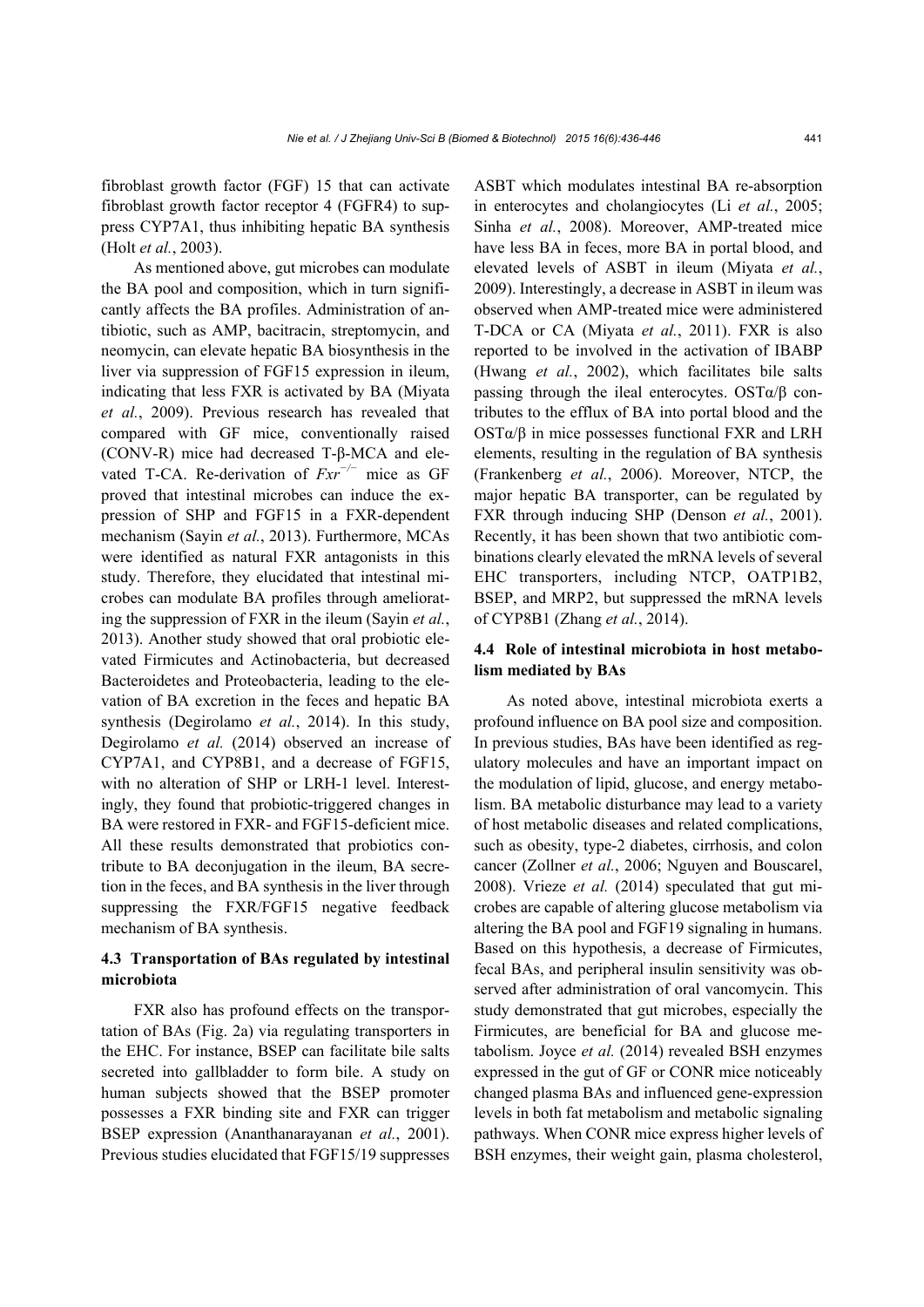and hepatic triglycerides reduce significantly. In this study, intestinal microbes can regulate host fat metabolism via BSH enzymes. Taken together, intestinal microbiota can alter the BA pool and then profoundly affect host metabolism, which is clearly closely related to host health (Fig. 2b).

## **4.5 Potential relationships between intestinal microbiota and autophagy mediated by BAs**

Autophagy is a highly conserved basic process which can degrade cytoplasmic constituents for cellular survival and the maintenance of cellular homeostasis upon nutritional deprivation (Deretic and Levine, 2009). It is known to be regulated by nutrientsensing signaling pathways including the mammalian target of the rapamycin (mTOR) pathway. However, two research groups have shown that in the fed state, BA-activated FXR can modulate the autophagy gene network in the liver independent of the mTOR pathway (Lee *et al.*, 2014; Seok *et al.*, 2014). Seok *et al.* (2014) revealed that after a meal or administration of GW4064 (which is an FXR agonist), FXR is activated and hepatic autophagy is inhibited. Because FXR can generate the FXRcAMP response element binding protein (CREB) complex and destroy the CREB-CREB regulated transcription coactivator 2 (CRTC2) complex, then suppress the transcriptional levels of *Atgs*, such as *Atg7*, *Ulk1*, and *Tfeb*. The CREB-CRTC2 complex is able to activate transcription of *Atgs* under nutritional starvation. Lee *et al.* (2014) revealed that BA-activated FXR strongly represses hepatic autophagy induced by nutrient deprivation, but in *Fxr<sup>−</sup>/<sup>−</sup>* mice, autophagy is not inhibited. As is well known, autophagy can be induced to counter intestinal pathogenic infection (Joubert *et al.*, 2009), such as infection of *Salmonella* (Brumell *et al.*, 1999) and Group A *Streptococcus* (Levine *et al.*, 2011). Interestingly, some gut microbes (e.g. *Shigella flexneri*, *L. monocytogenes*, and *E. coli*) can escape autophagy (Allaoui *et al.*, 1992; Dortet *et al.*, 2011; Baxt *et al.*, 2013). Some gut microbes (e.g. *Staphylococcus aureus* and *Brucella abortus*) even can use autophagy for their survival, replication, and intercellular dissemination (Schnaith *et al.*, 2007; Starr *et al.*, 2012). In addition, intestinal microbiota can regulate BA pool size and composition and subsequently alter FXR which can regulate autophagy. Therefore, potential relationships between

intestinal microbiota and autophagy mediated by BAs may exist (Fig. 2c) and these relationships may have a profound effect in the therapy of many human diseases caused by autophagy disturbance, for instance, cancers, cardiovascular and cerebrovascular diseases, and neurodegenerative diseases.

## **5 Role of BAs in the interplay among intestinal microbes**

Intestinal microbes can inhibit other intestinal microbes in different ways, such as competing for nutrients or intestinal epithelium receptors, and secreting bacteriocins to kill nearby microorganisms directly (Sekirov and Finlay, 2009). Interestingly, intestinal microbes can regulate BA profiles, which in turn modify intestinal microbes. For example, CDI is the primary stimulus of recurrent ulcerative colitis (Rupnik *et al.*, 2009). To produce toxins, the spore of *C. difficile* must germinate and then grow. Some primary BAs except for CDCA can efficiently stimulate *C. difficile* spore germination (Fig. 2d) (Sorg and Sonenshein, 2008; Heeg *et al.*, 2012). The germination-specific protease CspC, which can recognize BAs, has a vital role in *C. difficile* germination and further *C. difficile* infection (Francis *et al.*, 2013). However, secondary BAs such as LCAs and UDCAs can suppress *C. difficile* germination (Sorg and Sonenshein, 2010). Notably, a recent study revealed that intestinal extracts, which can efficiently stimulate *C. difficile* spore germination in the colon, have a lower content of secondary BAs. This study suggested that secondary BAs may inhibit *C. difficile* spore germination *in vivo* (Giel *et al.*, 2010).

FMT, which introduces a fecal enema from a healthy individual into the gut of a patient, can treat recurrent CDI (Borody and Khoruts, 2012). Recently, Weingarden *et al.* (2014) showed that FMT can restore the intestinal microbiota and fecal BA composition in patients with recurrent CDI. The process in which primary BAs are converted into secondary BAs is disrupted in patients with CDI. However, the normalization of gut microbial composition via FMT can correct BA metabolism, thereby developing an adverse environment for *C. difficile* spore germination (Weingarden *et al.*, 2014). Importantly, a recent study identified *C. scindens*, a resistance-associated gut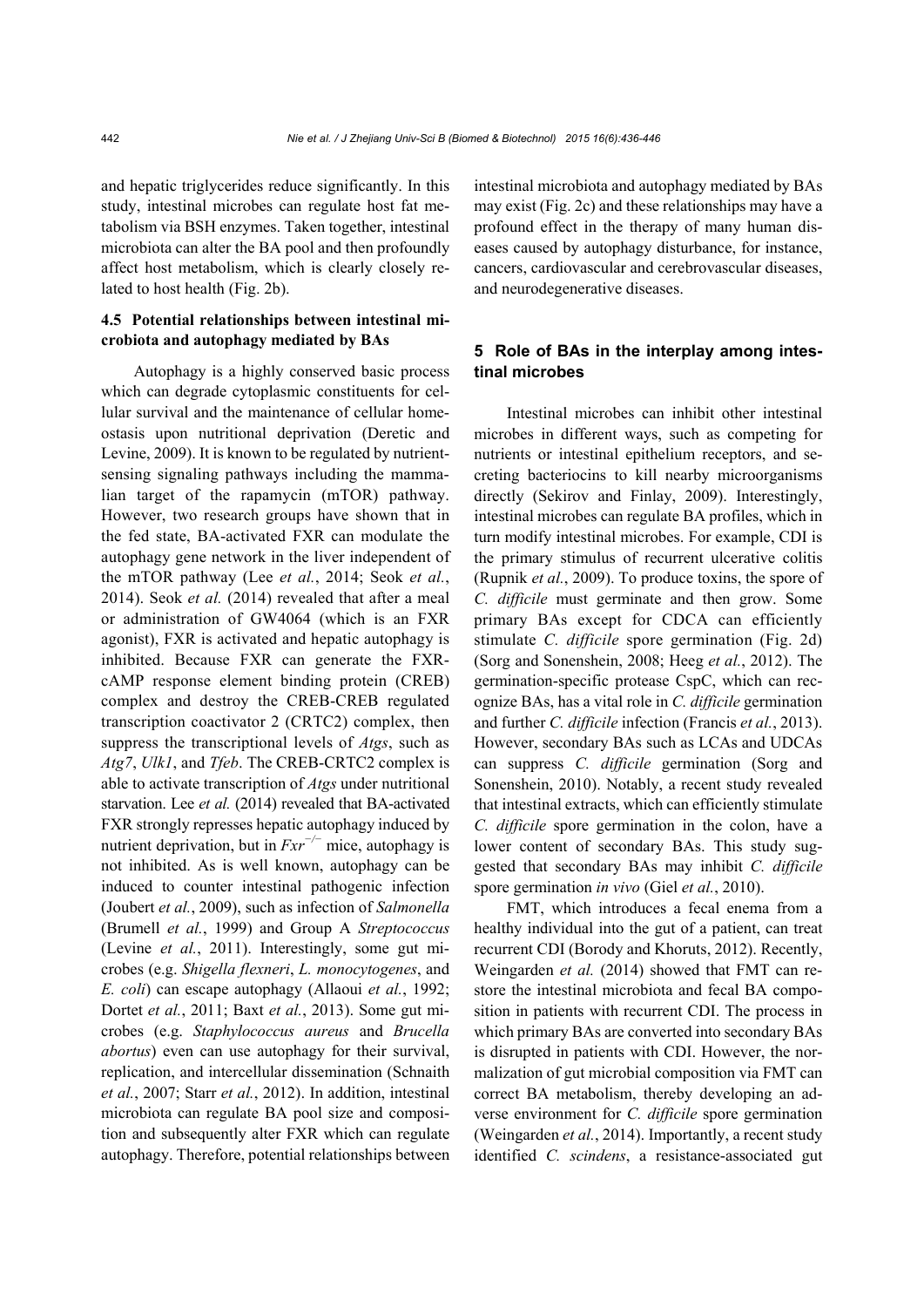microbe which can efficiently inhibit *C. difficile* infection. It is BA 7 $\alpha$ -dehydroxylating bacteria that can convert primary BAs to secondary BAs. The engraftment of *C. scindens* can correct the biosynthesis of secondary BAs, thereby inhibiting CDI (Buffie *et al.*, 2015). Taken together, some gut microbes which synthesize 7α-hydroxysteroid dehydrogenase enzymes can indirectly inhibit *C. difficile* spore germination and growth through converting primary BAs to secondary BAs. Thus, BAs can act as mediators among gut microorganisms and play vital roles in maintaining intestinal homeostasis.

### **6 Perspectives**

Although a great number of studies have demonstrated the complex interactions among intestinal microbes, BAs, host metabolism, and human health, only a few related pieces of research have elucidated that BAs can act as mediators in the regulation of intestinal microbiota and host metabolism. The mechanisms by which BAs affect the interaction between intestinal microbiota and host metabolism are poorly understood. At present, a large fraction of studies on BAs are carried out based on genetically modified mice models. However, the size and composition of BAs and the metabolism of BAs in mice are greatly different from BAs in human; as a consequence, most of these results are not applicable to humans. In this review, a new insight has been provided in the exploration of potential relationships between microbiota and autophagy. The investigation of microbial therapies, such as administering antibiotics, probiotics, and prebiotics, may be combined with the autophagic process. In addition, identification of unknown host factors similar to BA could deepen our understanding of the way in which one gut microbe acts on another. Importantly, these elucidations will provide new insights to alleviate gastrointestinal diseases and maintain intestinal health via altering host factors or supplementing several precise microbes.

#### **Acknowledgements**

We thank all Yan laboratory members for discussions and critical reading of the manuscript.

#### **Compliance with ethics guidelines**

Yang-fan NIE, Jun HU, and Xiang-hua YAN declare that they have no conflict of interest.

This article does not contain any studies with human or animal subjects performed by any of the authors.

#### **References**

- Allaoui, A., Mounier, J., Prevost, M.C., *et al.*, 1992. *icsB*: a *Shigella flexneri* virulence gene necessary for the lysis of protrusions during intercellular spread. *Mol. Microbiol*., **6**(12):1605-1616. [doi:10.1111/j.1365-2958.1992.tb0088 5.x]
- Ananthanarayanan, M., Balasubramanian, N., Makishima, M., *et al.*, 2001. Human bile salt export pump promoter is transactivated by the farnesoid X receptor/bile acid receptor. *J. Biol. Chem*., **276**(31):28857-28865. [doi:10. 1074/jbc.M011610200]
- Baxt, L.A., Garza-Mayers, A.C., Goldberg, M.B., 2013. Bacterial subversion of host innate immune pathways. *Science*, **340**(6133):697-701. [doi:10.1126/science.1235 771]
- Begley, M., Gahan, C.G., Hill, C., 2005. The interaction between bacteria and bile. *FEMS Microbiol. Rev*., **29**(4): 625-651. [doi:10.1016/j.femsre.2004.09.003]
- Bernstein, H., Payne, C.M., Bernstein, C., *et al.*, 1999. Activation of the promoters of genes associated with DNA damage, oxidative stress, ER stress and protein malfolding by the bile salt, deoxycholate. *Toxicol. Lett*., **108**(1):37-46. [doi:10.1016/S0378-4274(99)00113-7]
- Bjorkhem, I., 1992. Mechanism of degradation of the steroid side chain in the formation of bile acids. *J. Lipid. Res*., **33**(4):455-471.
- Borody, T.J., Khoruts, A., 2012. Fecal microbiota transplantation and emerging applications. *Nat. Rev. Gastroenterol. Hepatol*., **9**(2):88-96. [doi:10.1038/nrgastro. 2011.244]
- Brumell, J.H., Steele-Mortimer, O., Finlay, B.B., 1999. Bacterial invasion: force feeding by salmonella. *Curr. Biol*., **9**(8):R277-R280. [doi:10.1016/S0960-9822(99) 80178-X]
- Buffie, C.G., Bucci, V., Stein, R.R., *et al.*, 2015. Precision microbiome reconstitution restores bile acid mediated resistance to *Clostridium difficile*. *Nature*, **517**(7533): 205-208. [doi:10.1038/nature13828]
- Chiang, J.Y., 2004. Regulation of bile acid synthesis: pathways, nuclear receptors, and mechanisms. *J. Hepatol*., **40**(3):539-551. [doi:10.1016/j.jhep.2003.11.006]
- Cremers, C.M., Knoefler, D., Vitvitsky, V., *et al.*, 2014. Bile salts act as effective protein-unfolding agents and instigators of disulfide stress *in vivo*. *PNAS*, **111**(16): E1610-E1619. [doi:10.1073/pnas.1401941111]
- D'Aldebert, E., Biyeyeme Bi Mve, M.J., Mergey, M., *et al.*, 2009. Bile salts control the antimicrobial peptide cathelicidin through nuclear receptors in the human biliary epithelium. *Gastroenterology*, **136**(4):1435-1443.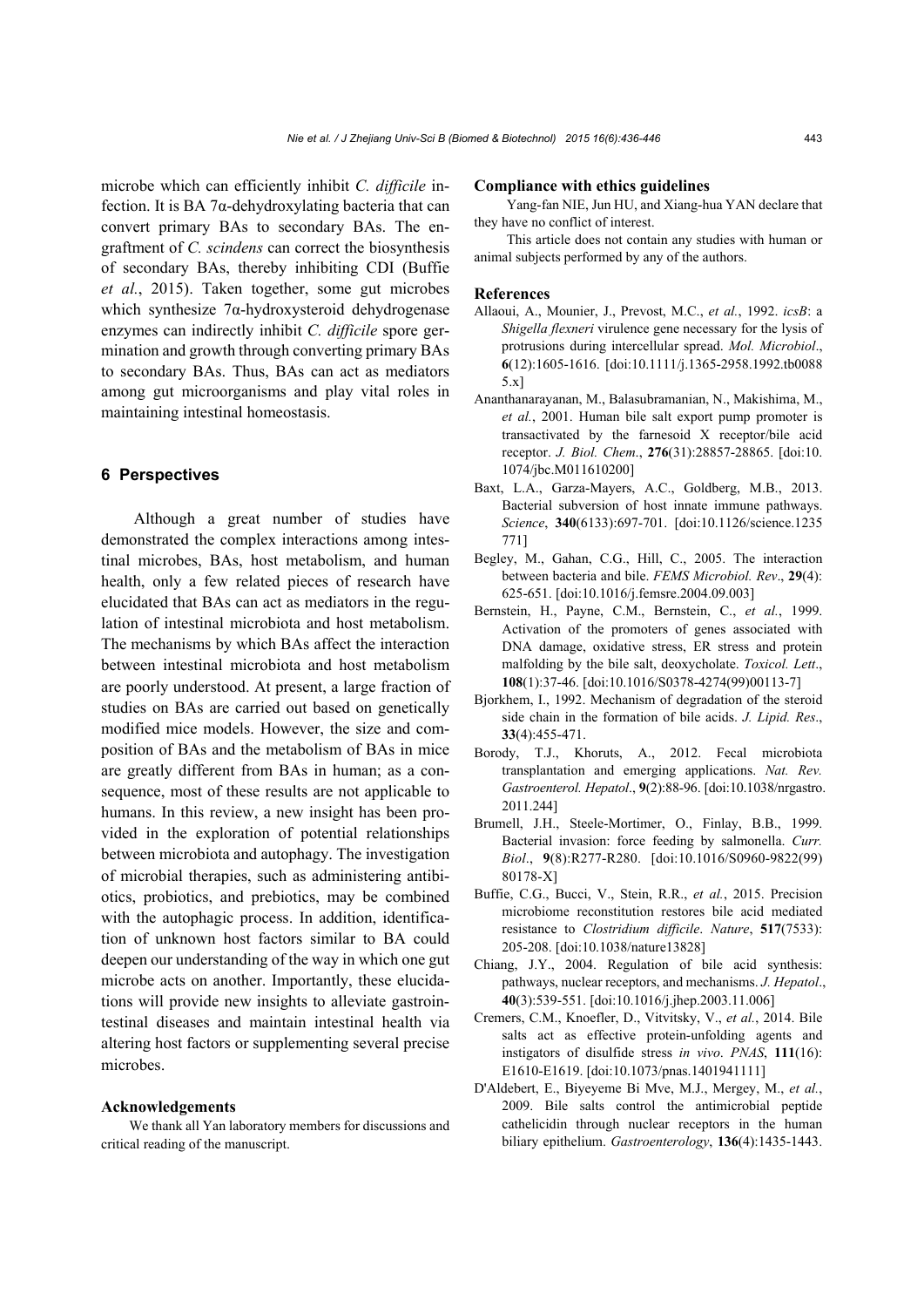[doi:10.1053/j.gastro.2008.12.040]

- David, L.A., Maurice, C.F., Carmody, R.N., *et al.*, 2014. Diet rapidly and reproducibly alters the human gut microbiome. *Nature*, **505**(7484):559-563. [doi:10.1038/nature12820]
- Dawson, P.A., Hubbert, M., Haywood, J., *et al.*, 2005. The heteromeric organic solute transporter α-β, Ostα-Ostβ, is an ileal basolateral bile acid transporter. *J. Biol. Chem*., **280**(8):6960-6968. [doi:10.1074/jbc.M412752200]
- de Aguiar Vallim, T.Q., Tarling, E.J., Edwards, P.A., 2013. Pleiotropic roles of bile acids in metabolism. *Cell Metab*., **17**(5):657-669. [doi:10.1016/j.cmet.2013.03.013]
- Degirolamo, C., Rainaldi, S., Bovenga, F., *et al.*, 2014. Microbiota modification with probiotics induces hepatic bile acid synthesis via downregulation of the Fxr-Fgf15 axis in mice. *Cell Rep*., **7**(1):12-18. [doi:10.1016/j.celrep. 2014.02.032]
- Denson, L.A., Sturm, E., Echevarria, W., *et al.*, 2001. The orphan nuclear receptor, shp, mediates bile acid-induced inhibition of the rat bile acid transporter, ntcp. *Gastroenterology*, **121**(1):140-147. [doi:10.1053/gast.2001. 25503]
- Deretic, V., Levine, B., 2009. Autophagy, immunity, and microbial adaptations. *Cell Host Microbe*, **5**(6):527-549. [doi:10.1016/j.chom.2009.05.016]
- de Valdez, G.F., Martos, G., Taranto, M.P., *et al.*, 1997. Influence of bile on β-galactosidase activity and cell viability of *Lactobacillus reuteri* when subjected to freeze-drying. *J. Dairy Sci*., **80**(9):1955-1958. [doi:10. 3168/jds.S0022-0302(97)76137-X]
- Devkota, S., Wang, Y., Musch, M.W., *et al.*, 2012. Dietary-fat-induced taurocholic acid promotes pathobiont expansion and colitis in *Il10<sup>−</sup>/<sup>−</sup>* mice. *Nature*, **487**(7405): 104-108. [doi:10.1038/nature11225]
- Ding, J.W., Andersson, R., Soltesz, V., *et al.*, 1993. The role of bile and bile acids in bacterial translocation in obstructive jaundice in rats. *Eur. Surg. Res*., **25**(1):11-19. [doi:10. 1159/000129252]
- Doerner, K.C., Takamine, F., Lavoie, C.P., *et al.*, 1997. Assessment of fecal bacteria with bile acid 7αdehydroxylating activity for the presence of *bai*-like genes. *Appl. Environ. Microbiol*., **63**(3):1185-1188.
- Dortet, L., Mostowy, S., Samba-Louaka, A., *et al.*, 2011. Recruitment of the major vault protein by InlK: a *Listeria monocytogenes* strategy to avoid autophagy. *PLoS Pathog*., **7**(8):e1002168. [doi:10.1371/journal.ppat.10021 68]
- Eloranta, J.J., Kullak-Ublick, G.A., 2008. The role of FXR in disorders of bile acid homeostasis. *Physiology*, **23**(5): 286-295. [doi:10.1152/physiol.00020.2008]
- Francis, M.B., Allen, C.A., Shrestha, R., *et al.*, 2013. Bile acid recognition by the *Clostridium difficile* germinant receptor, CspC, is important for establishing infection. *PLoS Pathog*., **9**(5):e1003356. [doi:10.1371/journal.ppat. 1003356]
- Frankenberg, T., Rao, A., Chen, F., *et al.*, 2006. Regulation of the mouse organic solute transporter  $\alpha$ -β, Ost $\alpha$ -Ostβ, by

bile acids. *Am. J. Physiol. Gastrointest. Liver Physiol*., **290**(5):G912-G922. [doi:10.1152/ajpgi.00479.2005]

- Giel, J.L., Sorg, J.A., Sonenshein, A.L., *et al.*, 2010. Metabolism of bile salts in mice influences spore germination in *Clostridium difficile*. *PLoS ONE*, **5**(1): e8740. [doi:10.1371/journal.pone.0008740]
- Goodwin, B., Jones, S.A., Price, R.R., *et al.*, 2000. A regulatory cascade of the nuclear receptors FXR, SHP-1, and LRH-1 represses bile acid biosynthesis. *Mol. Cell*, **6**(3):517-526. [doi:10.1016/S1097-2765(00)00051-4]
- Hardison, W.G., 1978. Hepatic taurine concentration and dietary taurine as regulators of bile acid conjugation with taurine. *Gastroenterology*, **75**(1):71-75.
- Hayakawa, S., 1982. Microbial transformation of bile acids. A unified scheme for bile acid degradation, and hydroxylation of bile acids. *Z. Allg. Mikrobiol*., **22**(5): 309-326. [doi:10.1002/jobm.19820220505]
- Heeg, D., Burns, D.A., Cartman, S.T., *et al.*, 2012. Spores of *Clostridium difficile* clinical isolates display a diverse germination response to bile salts. *PLoS ONE*, **7**(2): e32381. [doi:10.1371/journal.pone.0032381]
- Heuman, D.M., Bajaj, R.S., Lin, Q., 1996. Adsorption of mixtures of bile salt taurine conjugates to lecithincholesterol membranes: implications for bile salt toxicity and cytoprotection. *J. Lipid Res*., **37**(3):562-573.
- Hill, D.A., Artis, D., 2010. Intestinal bacteria and the regulation of immune cell homeostasis. *Annu. Rev. Immunol*., **28**:623-667. [doi:10.1146/annurev-immunol-030409-101330]
- Holt, J.A., Luo, G., Billin, A.N., *et al.*, 2003. Definition of a novel growth factor-dependent signal cascade for the suppression of bile acid biosynthesis. *Genes Dev*., **17**(13):1581-1591. [doi:10.1101/gad.1083503]
- Houten, S.M., Watanabe, M., Auwerx, J., 2006. Endocrine functions of bile acids. *EMBO J*., **25**(7):1419-1425. [doi:10.1038/sj.emboj.7601049]
- Hu, X., Bonde, Y., Eggertsen, G., *et al.*, 2014. Muricholic bile acids are potent regulators of bile acid synthesis via a positive feedback mechanism. *J. Intern. Med*., **275**(1): 27-38. [doi:10.1111/joim.12140]
- Hwang, S.T., Urizar, N.L., Moore, D.D., *et al.*, 2002. Bile acids regulate the ontogenic expression of ileal bile acid binding protein in the rat via the farnesoid X receptor. *Gastroenterology*, **122**(5):1483-1492. [doi:10.1053/gast. 2002.32982]
- Inagaki, T., Moschetta, A., Lee, Y.K., *et al.*, 2006. Regulation of antibacterial defense in the small intestine by the nuclear bile acid receptor. *PNAS*, **103**(10):3920-3925. [doi:10.1073/pnas.0509592103]
- Islam, K.B., Fukiya, S., Hagio, M., *et al.*, 2011. Bile acid is a host factor that regulates the composition of the cecal microbiota in rats. *Gastroenterology*, **141**(5):1773-1781. [doi:10.1053/j.gastro.2011.07.046]
- Joubert, P.E., Meiffren, G., Gregoire, I.P., *et al.*, 2009. Autophagy induction by the pathogen receptor CD46. *Cell Host Microbe*, **6**(4):354-366. [doi:10.1016/j.chom.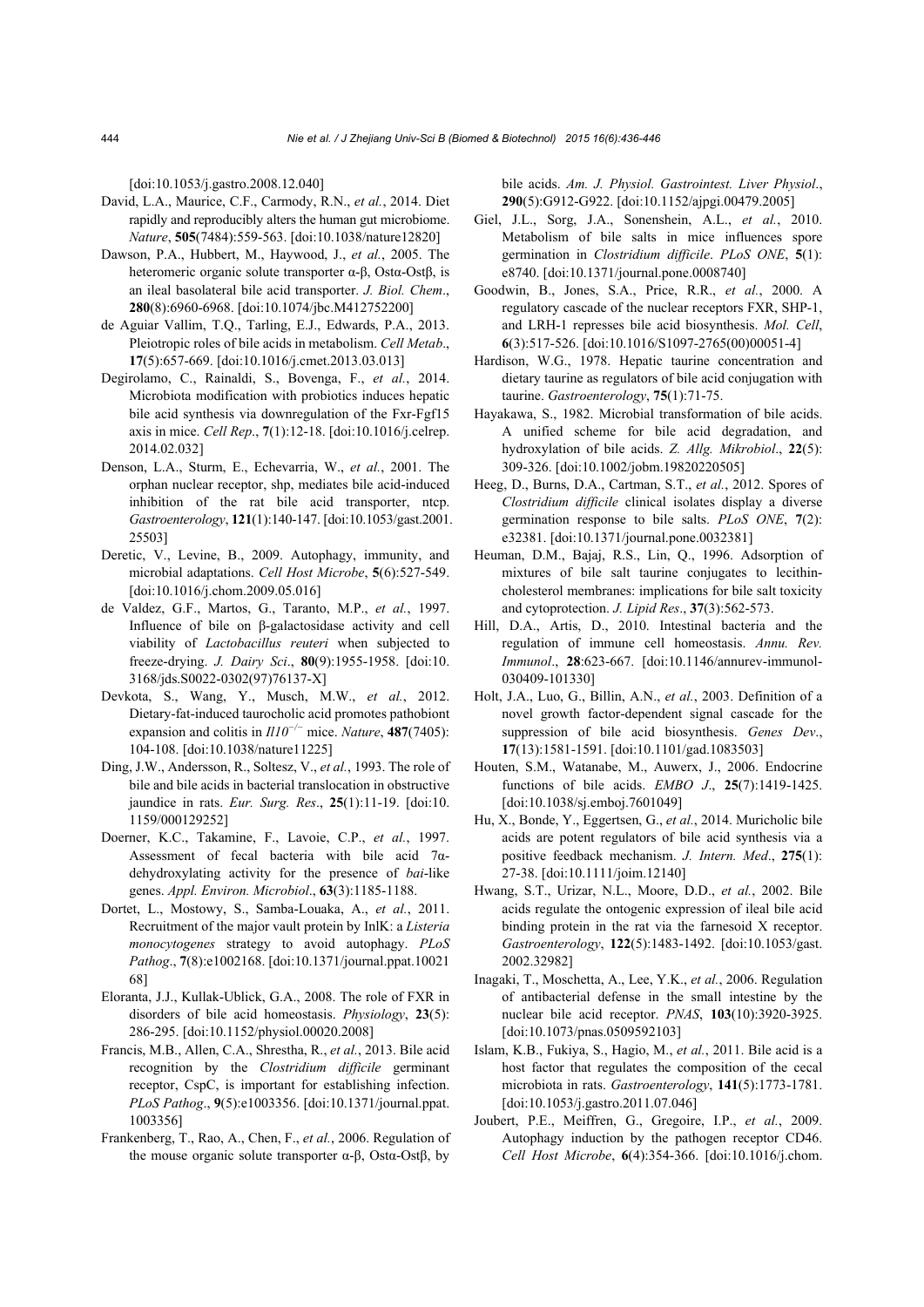2009.09.006]

- Joyce, S.A., Macsharry, J., Casey, P.G., *et al.*, 2014. Regulation of host weight gain and lipid metabolism by bacterial bile acid modification in the gut. *PNAS*, **111**(20): 7421-7426. [doi:10.1073/pnas.1323599111]
- Kandell, R.L., Bernstein, C., 1991. Bile salt/acid induction of DNA damage in bacterial and mammalian cells: implications for colon cancer. *Nutr. Cancer*, **16**(3-4):227- 238. [doi:10.1080/01635589109514161]
- Kau, A.L., Ahern, P.P., Griffin, N.W., *et al.*, 2011. Human nutrition, the gut microbiome and the immune system. *Nature*, **474**(7351):327-336. [doi:10.1038/nature10213]
- Kim, I., Ahn, S.H., Inagaki, T., *et al.*, 2007. Differential regulation of bile acid homeostasis by the farnesoid X receptor in liver and intestine. *J. Lipid Res*., **48**(12):2664- 2672. [doi:10.1194/jlr.M700330-JLR200]
- Kurdi, P., Kawanishi, K., Mizutani, K., *et al.*, 2006. Mechanism of growth inhibition by free bile acids in lactobacilli and bifidobacteria. *J. Bacteriol*., **188**(5):1979- 1986. [doi:10.1128/JB.188.5.1979-1986.2006]
- Laue, H., Denger, K., Cook, A.M., 1997. Taurine reduction in anaerobic respiration of *Bilophila wadsworthia* RZATAU. *Appl. Environ. Microbiol*., **63**(5):2016-2021.
- Lee, J.M., Wagner, M., Xiao, R., *et al.*, 2014. Nutrient-sensing nuclear receptors coordinate autophagy. *Nature*, **516**(7529): 112-115. [doi:10.1038/nature13961]
- Lefebvre, P., Cariou, B., Lien, F., *et al.*, 2009. Role of bile acids and bile acid receptors in metabolic regulation. *Physiol. Rev*., **89**(1):147-191. [doi:10.1152/physrev.00010. 2008]
- Levine, B., Mizushima, N., Virgin, H.W., 2011. Autophagy in immunity and inflammation. *Nature*, **469**(7330):323-335. [doi:10.1038/nature09782]
- Li, F., Jiang, C., Krausz, K.W., *et al.*, 2013. Microbiome remodelling leads to inhibition of intestinal farnesoid X receptor signalling and decreased obesity. *Nat. Commun*., **4**:2384. [doi:10.1038/ncomms3384]
- Li, H., Chen, F., Shang, Q., *et al.*, 2005. FXR-activating ligands inhibit rabbit ASBT expression via FXR-SHP-FTF cascade. *Am. J. Physiol. Gastrointest. Liver Physiol*., **288**(1):G60-G66. [doi:10.1152/ajpgi.00170.2004]
- Li, T., Chiang, J.Y.L., 2013. Nuclear receptors in bile acid metabolism. *Drug Metab. Rev.*, **45**(1):145-155. [doi:10. 3109/03602532.2012.740048]
- Lorenzo-Zúñiga, V., Bartoli, R., Planas, R., *et al.*, 2003. Oral bile acids reduce bacterial overgrowth, bacterial translocation, and endotoxemia in cirrhotic rats. *Hepatology*, **37**(3):551-557. [doi:10.1053/jhep.2003.50116]
- Makishima, M., Okamoto, A.Y., Repa, J.J., *et al.*, 1999. Identification of a nuclear receptor for bile acids. *Science*, **284**(5418):1362-1365. [doi:10.1126/science.284.5418.1362]
- Mcgarr, S.E., Ridlon, J.M., Hylemon, P.B., 2005. Diet, anaerobic bacterial metabolism, and colon cancer: a review of the literature. *J. Clin. Gastroenterol*., **39**(2): 98-109.
- Midtvedt, T., 1974. Microbial bile acid transformation. *Am. J.*

*Clin. Nutr*., **27**(11):1341-1347.

- Miyata, M., Takamatsu, Y., Kuribayashi, H., *et al.*, 2009. Administration of ampicillin elevates hepatic primary bile acid synthesis through suppression of ileal fibroblast growth factor 15 expression. *J. Pharmacol. Exp. Ther*., **331**(3):1079-1085. [doi:10.1124/jpet.109.160093]
- Miyata, M., Yamakawa, H., Hamatsu, M., *et al.*, 2011. Enterobacteria modulate intestinal bile acid transport and homeostasis through apical sodium-dependent bile acid transporter (SLC10A2) expression. *J. Pharmacol. Exp. Ther*., **336**(1):188-196. [doi:10.1124/jpet.110.171736]
- Murphy, E.F., Cotter, P.D., Healy, S., *et al.*, 2010. Composition and energy harvesting capacity of the gut microbiota: relationship to diet, obesity and time in mouse models. *Gut*, **59**(12):1635-1642. [doi:10.1136/gut. 2010.215665]
- Myant, N.B., Mitropoulos, K.A., 1977. Cholesterol 7αhydroxylase. *J. Lipid Res.*, **18**(2):135-153.
- Nguyen, A., Bouscarel, B., 2008. Bile acids and signal transduction: role in glucose homeostasis. *Cell. Signal*., **20**(12):2180-2197. [doi:10.1016/j.cellsig.2008.06.014]
- Noh, D.O., Gilliland, S.E., 1993. Influence of bile on cellular integrity and β-galactosidase activity of *Lactobacillus acidophilus*. *J. Dairy Sci*., **76**(5):1253-1259. [doi:10. 3168/jds.S0022-0302(93)77454-8]
- Ridlon, J.M., Kang, D.J., Hylemon, P.B., 2006. Bile salt biotransformations by human intestinal bacteria. *J. Lipid Res*., **47**(2):241-259. [doi:10.1194/jlr.R500013-JLR200]
- Ridlon, J.M., Kang, D.J., Hylemon, P.B., *et al.*, 2014. Bile acids and the gut microbiome. *Curr. Opin. Gastroenterol*., **30**(3):332-338. [doi:10.1097/MOG.0000000000000057]
- Rupnik, M., Wilcox, M.H., Gerding, D.N., 2009. *Clostridium difficile* infection: new developments in epidemiology and pathogenesis. *Nat. Rev. Microbiol*., **7**(7):526-536. [doi:10.1038/nrmicro2164]
- Russell, D.W., 2003. The enzymes, regulation, and genetics of bile acid synthesis. *Annu. Rev. Biochem*., **72**:137-174. [doi:10.1146/annurev.biochem.72.121801.161712]
- Sayin, S.I., Wahlstrom, A., Felin, J., *et al.*, 2013. Gut microbiota regulates bile acid metabolism by reducing the levels of tauro-beta-muricholic acid, a naturally occurring FXR antagonist. *Cell Metab*., **17**(2):225-235. [doi:10. 1016/j.cmet.2013.01.003]
- Schnaith, A., Kashkar, H., Leggio, S.A., *et al.*, 2007. *Staphylococcus aureus* subvert autophagy for induction of caspase-independent host cell death. *J. Biol. Chem*., **282**(4):2695-2706. [doi:10.1074/jbc.M609784200]
- Sekirov, I., Finlay, B.B., 2009. The role of the intestinal microbiota in enteric infection. *J. Physiol*., **587**(17):4159- 4167. [doi:10.1113/jphysiol.2009.172742]
- Seok, S., Fu, T., Choi, S.E., *et al.*, 2014. Transcriptional regulation of autophagy by an FXR-CREB axis. *Nature*, **516**(7529):108-111. [doi:10.1038/nature13949]
- Sinha, J., Chen, F., Miloh, T., *et al*., 2008. β-Klotho and FGF-15/19 inhibit the apical sodium-dependent bile acid transporter in enterocytes and cholangiocytes. *Am. J.*